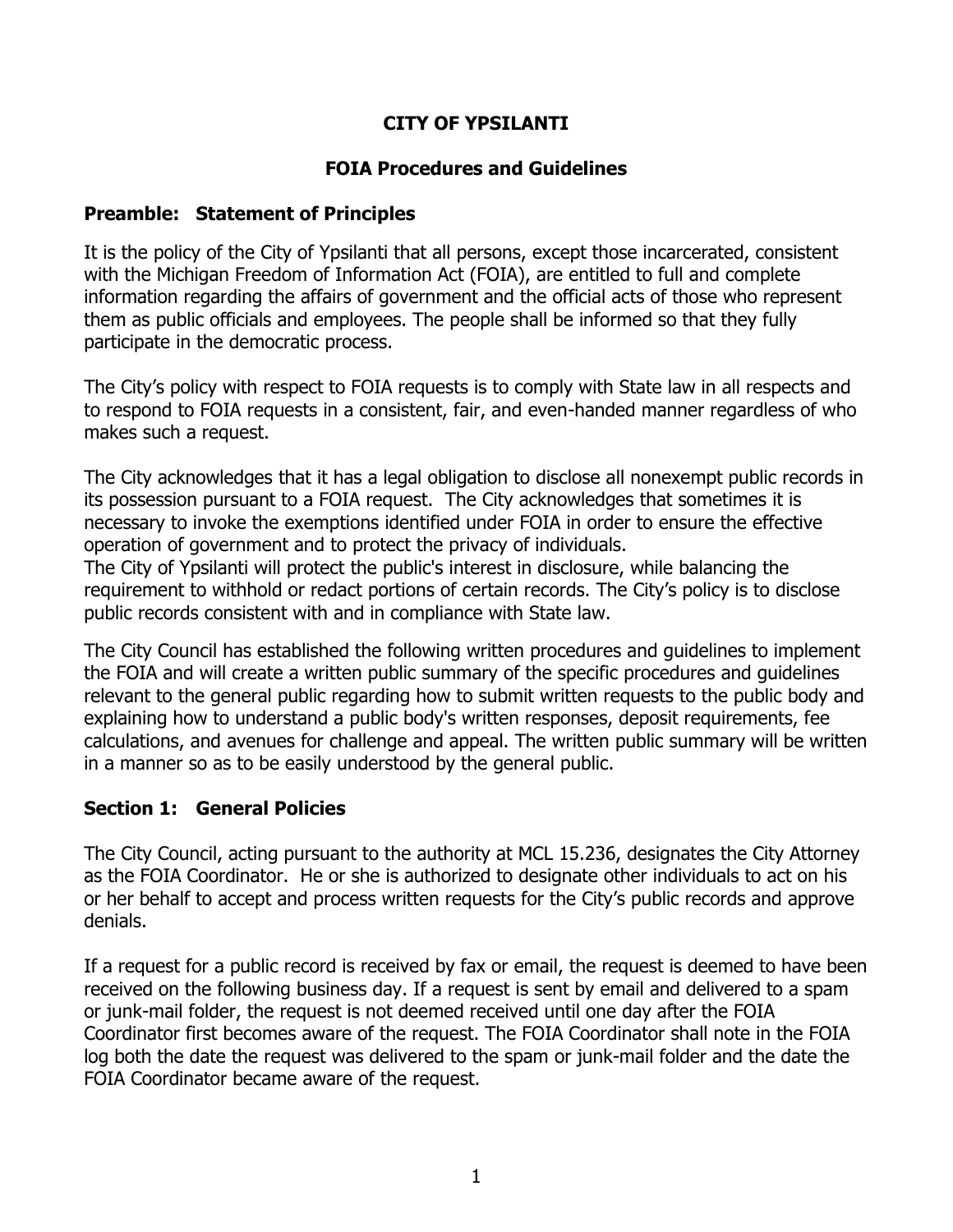#### **Spam and junk-mail folders are to be reviewed on a regular basis, which shall be no less than once a month.**

The FOIA Coordinator may, in his or her discretion, implement administrative rules, consistent with State law and these Procedures and Guidelines to administer the acceptance and processing of FOIA requests.

The City is not obligated to create a new public record or make a compilation or summary of information which does not already exist. Neither the FOIA Coordinator nor other City staff are obligated to provide answers to questions contained in requests for public records or regarding the content of the records themselves.

The FOIA Coordinator shall keep a copy of all written requests for public records received by the City on file for a period of at least one year.

The City will make this Procedures and Guidelines document and the Written Public Summary publicly available without charge. If it does not, the City cannot require deposits or charge fees otherwise permitted under the FOIA until it is in compliance.

A copy of this Procedures and Guidelines document and the City's Written Public Summary must be publicly available on the City's website. A link to the location of these documents will be provided in both the City's response to a written request and upon request by visitors at the City's offices.

### **Section 2: Requesting a Public Record**

Requests to inspect or obtain copies of public records prepared, owned, used, possessed or retained by the City must be submitted in writing. Requests may be submitted on the City's FOIA Request Form, but use of this form is not required. Requests may be in any other form of writing (letter, fax, email, etc.).

A request must sufficiently describe a public record so as to enable City personnel to identify and find the requested public record.

Written requests for public records may be submitted in person or by mail to any City office. Requests may also be submitted electronically by fax and email. Upon their receipt, requests for public records shall be promptly forwarded to the FOIA Coordinator for processing.

A person may request that public records be provided on non-paper physical media, emailed or other otherwise provided to him or her in digital form in lieu of paper copies. The City will comply with the request only if it possesses the necessary technological capability to provide records in the requested non-paper physical media format.

A person may subscribe to future issues of public records that are created, issued or disseminated by City on a regular basis. A subscription is valid for up to 6 months and may be renewed by the subscriber.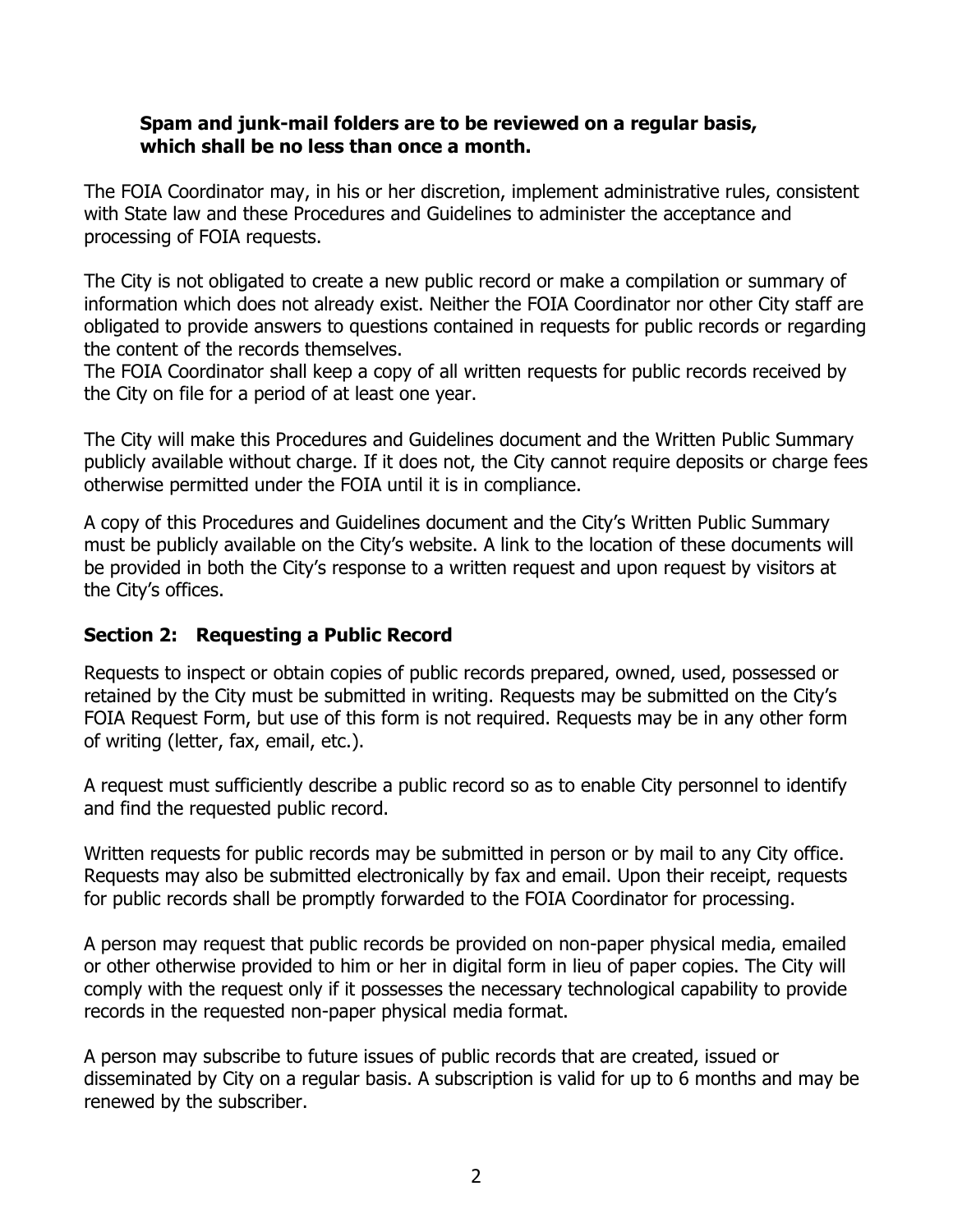A person serving a sentence of imprisonment in a local, state or federal correctional facility is not entitled to submit a request for a public record. The FOIA Coordinator will deny all such requests.

### **Section 3: Processing a Request**

Unless otherwise agreed to in writing by the person making the request, the City will issue a response within 5 business days of receipt of a FOIA request. If a request is received by fax, email or other electronic transmission, the request is deemed to have been received on the following business day.

The City will respond to a request in one of the following ways:

- Grant the request.
- Issue a written notice denying the request.
- Grant the request in part and issue a written notice denying in part the request.
- Issue a notice indicating that due to the nature of the request the City needs an additional 10 business days to respond for a total of no more than 15 business days. Only one such extension is permitted.
- Issue a written notice indicating that the public record requested is available at no charge on the City's website.

#### **When a request is granted:**

If the request is granted, or granted in part, the FOIA Coordinator will require that payment be made in full for the allowable fees associated with responding to the request before the public record is made available.

The FOIA Coordinator shall provide a detailed itemization of the allowable costs incurred to process the request to the person making the request.

Because these Procedures and Guidelines, and the Written Public Summary are maintained on the City's website, a link to these documents will be provided with the response to a written request for public records in lieu of providing paper copies of those documents.

If the cost of processing a FOIA request is \$50 or less, the requester will be notified of the amount due and where the documents can be obtained.

If the cost of processing a FOIA request is expected to exceed \$50 based on a good-faith calculation, or if the requestor has not paid in full for a previously granted request, the City will require a good-faith deposit pursuant to Section 4 of this policy before processing the request.

In making the request for a good-faith deposit the FOIA Coordinator shall provide the requestor with a detailed itemization of the allowable costs estimated to be incurred by the City to process the request and also provide a best efforts estimate of a time frame it will take the City to provide the records to the requestor. The best efforts estimate shall be nonbinding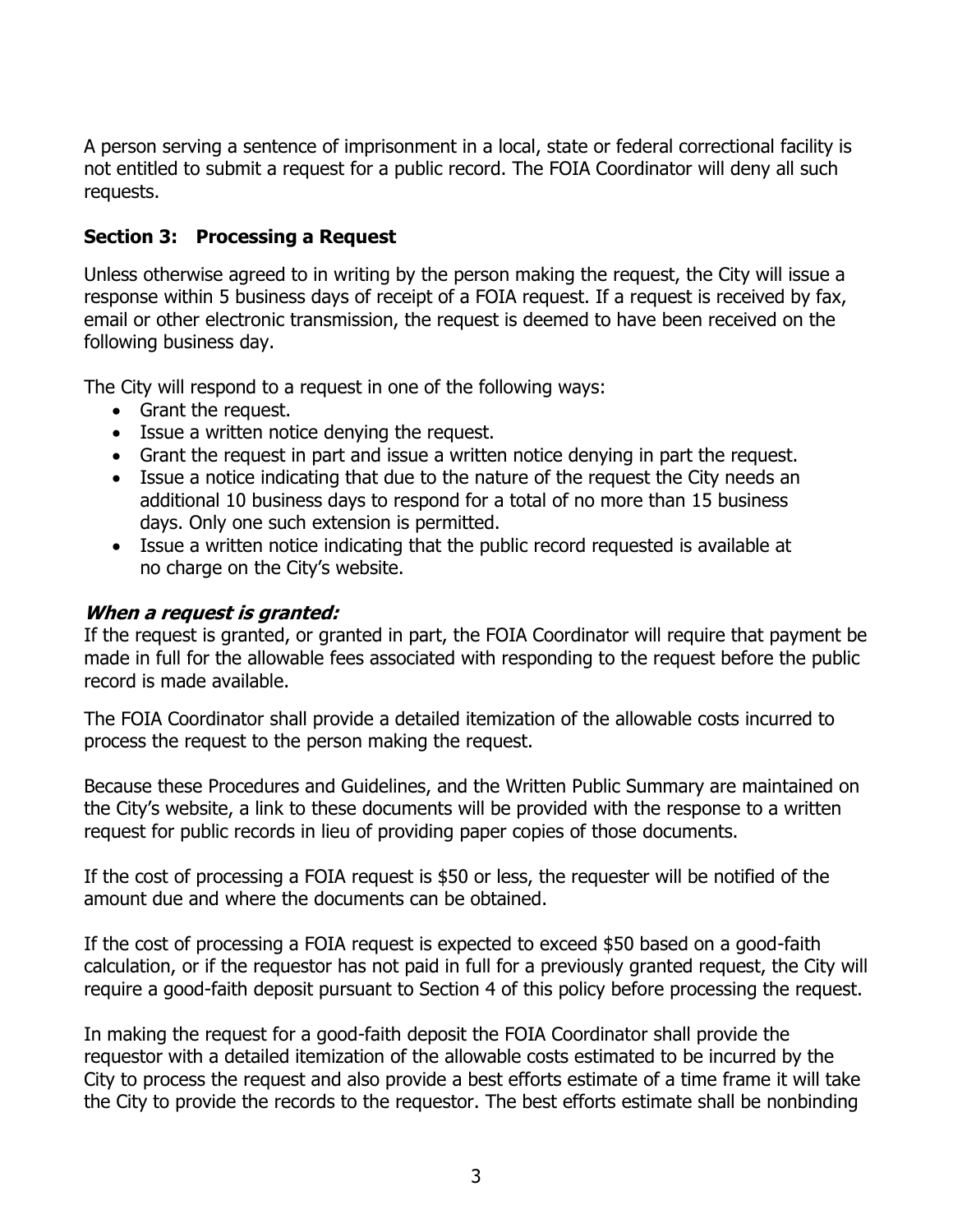on the City, but will be made in good faith and will strive to be reasonably accurate, given the nature of the request in the particular instance, so as to provide the requested records in a manner based on the public policy expressed by Section 1 of the FOIA.

#### **When a request is denied or denied in part:**

If the request is denied or denied in part, the FOIA Coordinator will issue a Notice of Denial which shall provide in the applicable circumstance:

- An explanation as to why a requested public record is exempt from disclosure; or
- A certificate that the requested record does not exist under the name or description provided by the requestor, or another name reasonably known by the City; or
- An explanation or description of the public record or information within a public record that is separated or deleted from the public record; and
- An explanation of the person's right to submit an appeal of the denial to either the office of the City Manager or seek judicial review in the Washtenaw County Circuit Court;
- An explanation of the right to receive attorneys' fees, costs, and disbursements as well actual or compensatory damages, and punitive damages of \$1,000, should they prevail in Circuit Court.
- The Notice of Denial shall be signed by the FOIA Coordinator.

### **Requests to inspect public records:**

The City shall provide reasonable facilities and opportunities for persons to examine and inspect public records during normal business hours. The FOIA Coordinator is authorized to promulgate rules regulating the manner in which records may be viewed so as to protect City records from loss, alteration, mutilation or destruction and to prevent excessive interference with normal City operations.

### **Requests for certified copies:**

The FOIA Coordinator shall, upon written request, furnish a certified copy of a public record at no additional cost to the person requesting the public record.

### **Section 4: Fee Deposits**

If the fee estimate is expected to exceed \$50.00 based on a good-faith calculation, the requestor will be asked to provide a deposit not exceeding one-half of the total estimated fee.

If a request for public records is from a person who has not paid the City in full for copies of public records made in fulfillment of a previously granted written request, the FOIA Coordinator will require a deposit of 100% of the estimated processing fee before beginning to search for a public record for any subsequent written request by that person when all of the following conditions exist:

• The final fee for the prior written request is not more than 105% of the estimated fee;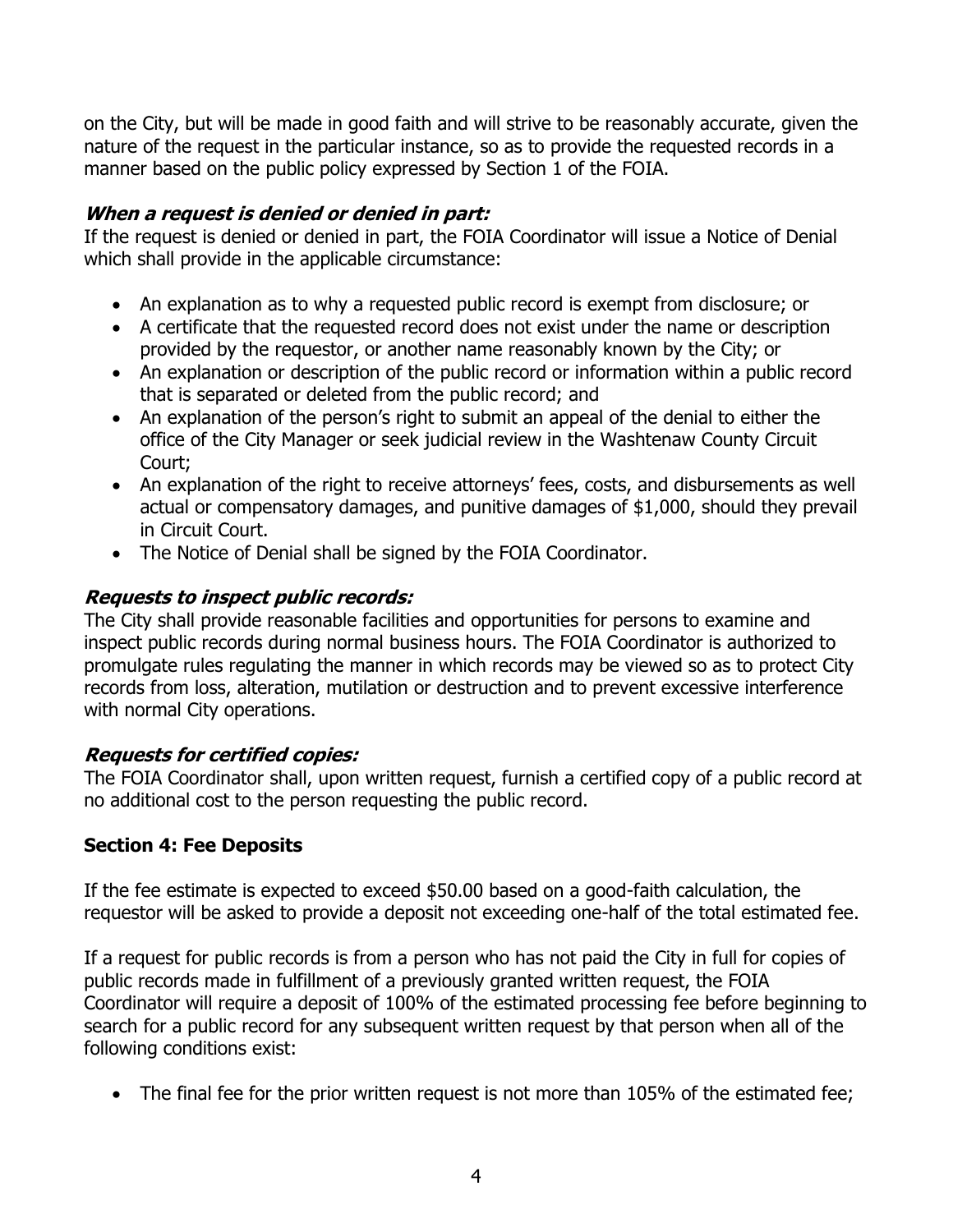- The public records made available contained the information sought in the prior written request and remain in the City's possession;
- The public records were made available to the individual, subject to payment, within the time frame estimated by the City to provide the records;
- Ninety (90) days have passed since the FOIA Coordinator notified the individual in writing that the public records were available for pickup or mailing;
- The individual is unable to show proof of prior payment to the City; and
- The FOIA Coordinator has calculated a detailed itemization that is the basis for the current written request's increased estimated fee deposit.

The FOIA Coordinator will not require an increased estimated fee deposit if any of the following apply:

- The person making the request is able to show proof of prior payment in full to the City;
- The City is subsequently paid in full for the applicable prior written request; or
- Three hundred sixty five (365) days have passed since the person made the request for which full payment was not remitted to the City.

# **Section 5: Calculation of Fees**

A fee may be charged for the labor cost of copying/duplication.

A fee will not be charged for the labor cost of search, examination, review and the deletion and separation of exempt from nonexempt information unless failure to charge a fee would result in unreasonably high costs to the City because of the nature of the request in the particular instance, and the City specifically identifies the nature of the unreasonably high costs.

Costs for the search, examination review, and deletion and separation of exempt from nonexempt information are "unreasonably high" when they are excessive and beyond the normal or usual amount for those services compared to the costs of the City's usual FOIA requests, not compared to the City's operating budget.

The following factors shall be used to determine an unreasonably high cost to the City:

- Volume of the public record requested
- Amount of time spent to search for, examine, review and separate exempt from nonexempt information in the record requested.
- Whether the public records are from more than one City department or whether various City offices are necessary to respond to the request.
- The available staffing to respond to the request.
- Any other similar factors identified by the FOIA Coordinator in responding to the particular request.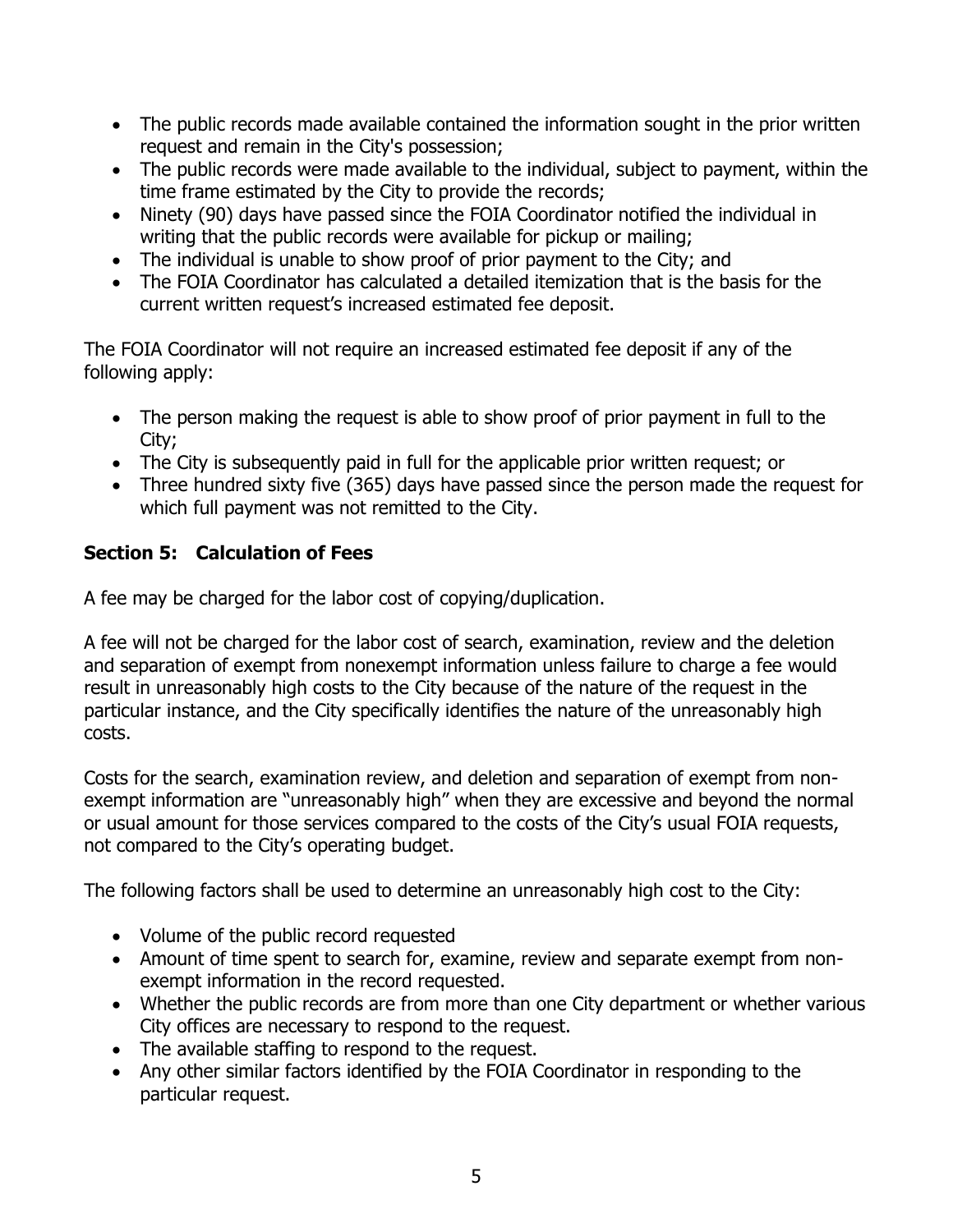The Michigan FOIA statute permits the City to charge for the following costs associated with processing a request:

- Labor costs associated with copying or duplication, which includes making paper copies, making digital copies, or transferring digital public records to non-paper physical media or through the Internet.
- Labor costs associated with searching for, locating and examining a requested public record, when failure to charge a fee will result in unreasonably high costs to the City.
- Labor costs associated with a review of a record to separate and delete information exempt from disclosure, when failure to charge a fee will result in unreasonably high costs to the City.
- The cost of copying or duplication, not including labor, of paper copies of public records. This may include the cost for copies of records already on the City's website if the City is asked to make such copies.
- The cost of computer discs, computer tapes or other digital or similar media when the requester asks for records in non-paper physical media. This may include the cost for copies of records already on the City's website if the City is asked to make such copies.
- The cost to mail or send a public record to a requestor.

Labor costs will be calculated based on the following requirements:

- All labor costs will be estimated and charged in 15-minute increments, with all partial time increments rounded down. If the time involved is less than 15 minutes, there will be no charge.
- Labor costs will be charged at the hourly wage of the lowest-paid City employee capable of doing the work in the specific fee category, regardless of who actually performs work.
- Labor costs will also include a charge to cover or partially cover the cost of fringe benefits.
- The City may add up to 50% to the applicable labor charge amount to cover or partially cover the cost of fringe benefits, but in no case may it exceed the actual cost of fringe benefits.
- Overtime wages will not be included in labor costs unless agreed to by the requestor; overtime costs will not be used to calculate the fringe benefit cost.
- Contracted labor costs will be charged at the hourly rate of \$48.90 (6 times the state minimum hourly wage).

The cost to provide records on non-paper physical media when so requested will be based on the following requirements: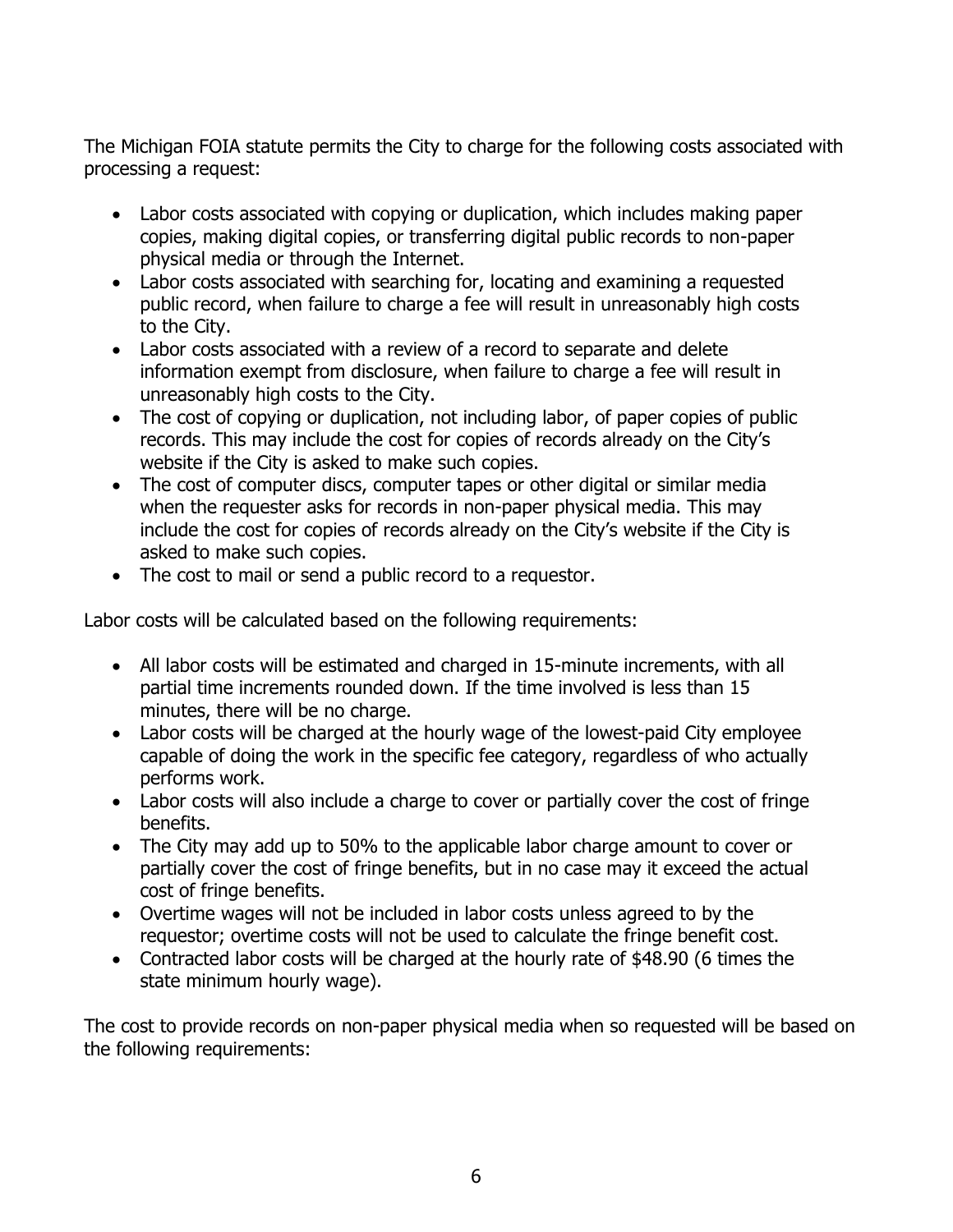- Computer disks, computer tapes or other digital or similar media will be at the actual and most reasonably economical cost for the non-paper media.
- This cost will only be assessed if the City has the technological capability necessary to provide the public record in the requested non-paper physical media format.
- The City will procure any non-paper media and will not accept media from the requestor in order to ensure integrity of the City's technology infrastructure.

The cost to provide paper copies of records will be based on the following requirements:

- Paper copies of public records made on standard letter  $(8 \frac{1}{2} \times 11)$  or legal  $(8 \frac{1}{2} \times 14)$ sized paper will not exceed \$.10 per sheet of paper. Copies for non-standard sized sheets of paper will reflect the actual cost of reproduction.
- The City will provide records using double-sided printing, if it is cost-saving and available.

The cost to mail records to a requestor will be based on the following requirements:

- The actual cost to mail public records using a reasonably economical and justified means.
- The City may charge for the least expensive form of postal delivery confirmation.
- No cost will be made for expedited shipping or insurance unless specified by the requestor.

If the FOIA Coordinator does not respond to a written request in a timely manner, the City must:

- Reduce the labor costs by 5% for each day the City exceeds the time permitted under FOIA up to a 50% maximum reduction, if **any** of the following applies:
	- $\circ$  The City's late response was willful and intentional,
	- $\circ$  The written request conveyed a request for information within the first 250 words of the body of a letter facsimile, email or email attachment, or
	- $\circ$  The written request included the words, characters, or abbreviations for "freedom of information," "information," "FOIA," "copy" or a recognizable misspelling of such, or legal code reference to MCL 15. 231, et seq. or 1976 Public Act 442 on the front of an envelope or in the subject line of an email, letter or facsimile cover page.
- Fully note the charge reduction in the Detailed Itemization of Costs Form.

### **Section 6: Waiver of Fees**

The cost of the search for and copying of a public record may be waived or reduced if, in the sole judgment of the City Council, a waiver or reduced fee is in the public interest because searching for or furnishing copies of the public record can be considered as primarily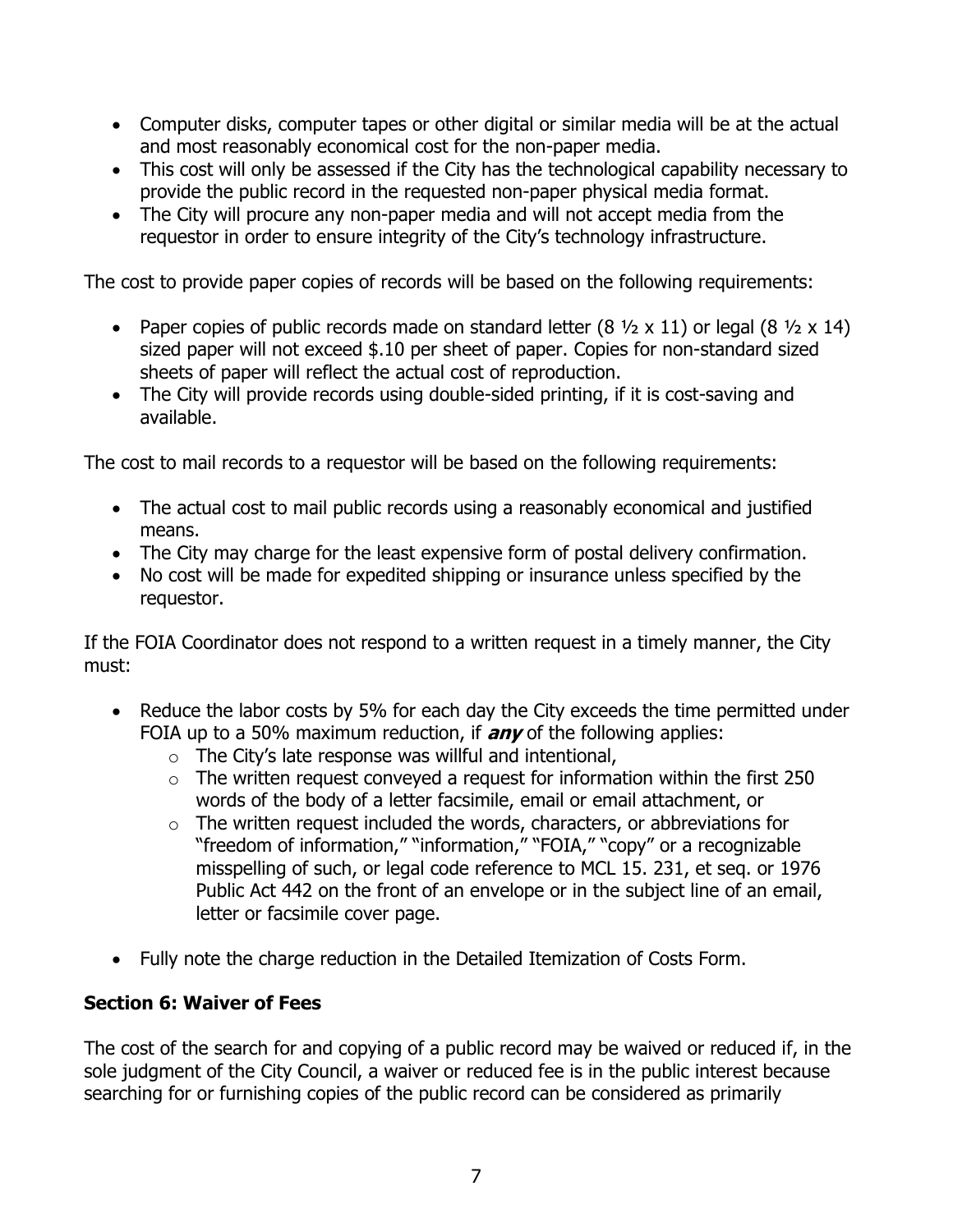benefiting the general public. Requests under this section must be made in writing. The FOIA Coordinator may make a Fee Waiver Form available for use by the public.

The City Council has 10 business days to consider such a request, beginning on the day of its next regularly scheduled meeting. The City is not obligated to provide the public records requested until the fee is otherwise paid or the City Council has made a determination. In considering a request for a reduction or waiver of fees for these purposes, the City Council, in its sole discretion, may: deny the request, reduce the cost of the public record search and/or copying of the public record, or waive the cost of the public record search and/or copying of the public record.

The City Council may identify specific records or types of records it deems should be made available for no charge or at a reduced cost. If such a determination is made, the FOIA Coordinator may grant a request under this section without prior consideration of the City Council pursuant to the said determination.

### **Section 7: Discounted Fees**

#### **Indigence**

The FOIA Coordinator will discount the first \$20.00 of the processing fee for a request if the person requesting a public record submits an affidavit stating that they are:

- Indigent and receiving specific public assistance, or
- If not receiving public assistance, stating facts demonstrating an inability to pay because of indigence.

An individual is not eligible to receive the waiver if:

- The requestor has previously received discounted copies of public records from the City twice during the calendar year; or
- The requestor requests information in connection with other persons who are offering or providing payment to make the request.

An affidavit is a sworn statement. Requests under this section must be notarized. The FOIA Coordinator may make a Fee Waiver Affidavit Form available for use by the public.

#### **Nonprofit organization advocating for developmentally disabled or mentally ill individuals**

The FOIA Coordinator will discount the first \$20.00 of the processing fee for a request from:

• A nonprofit organization formally designated by the state to carry out activities under subtitle C of the federal developmental disabilities assistance and bill of rights act of 2000, Public Law 106-402, and the protection and advocacy for individuals with mental illness act, Public Law 99-319, or their successors, if the request meets all of the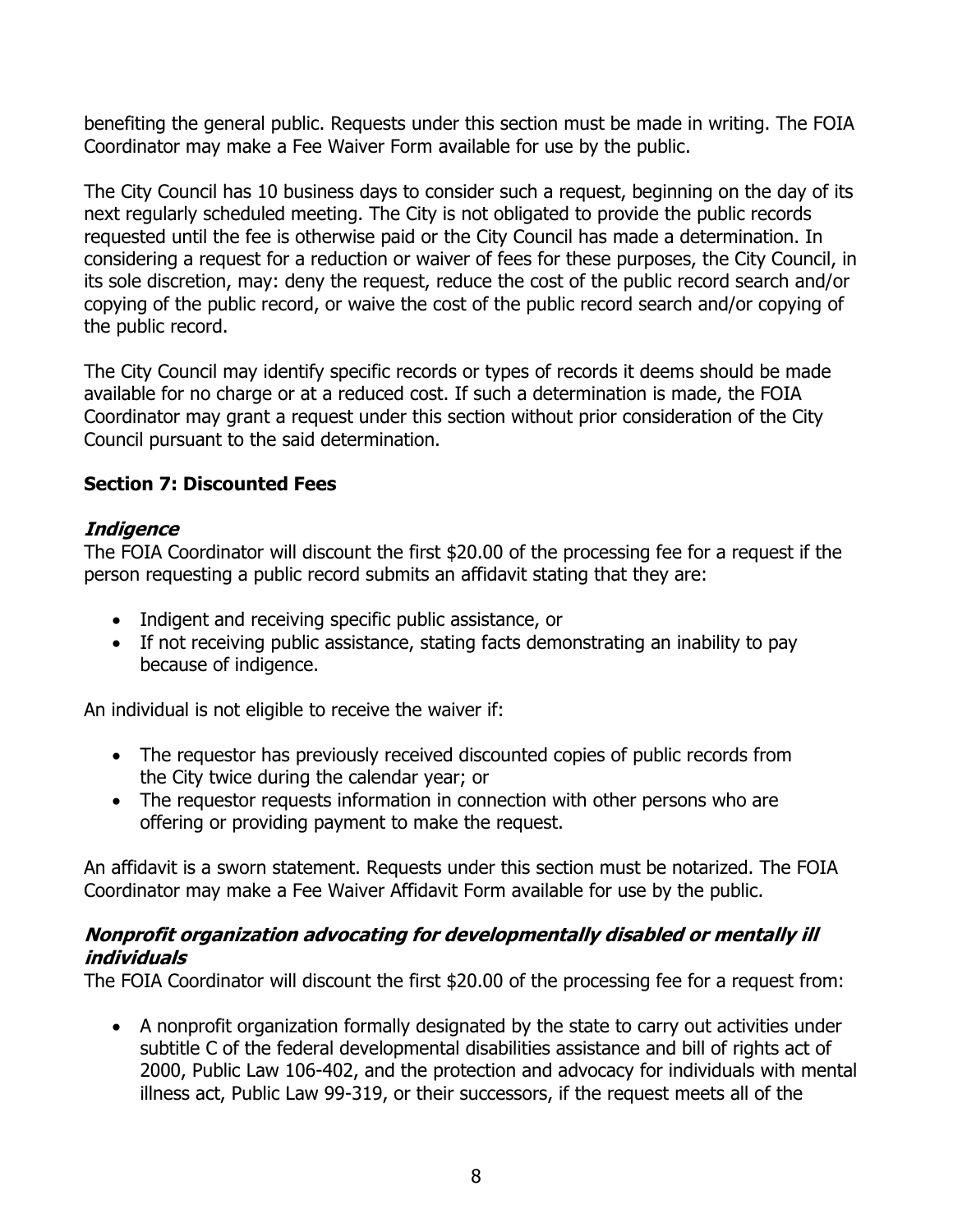following requirements:

- $\circ$  Is made directly on behalf of the organization or its clients.
- $\circ$  Is made for a reason wholly consistent with the mission and provisions of those laws under section 931 of the mental health code, 1974 PA 258, MCL 330.1931.
- $\circ$  Is accompanied by documentation of its designation by the state, if requested by the public body.

## **Section 8: Appeal of a Denial of a Public Record**

When a requestor believes that all or a portion of a public record has not been disclosed or has been improperly exempted from disclosure, he or she may appeal to the City Council by filing an appeal of the denial with the office of the City Clerk.

The appeal must be in writing, specifically state the word "appeal," and identify the reason or reasons the requestor is seeking a reversal of the denial. A City FOIA Appeal Form (To Appeal a Denial of Records), may be used. The City Council is not considered to have received a written appeal until the first regularly scheduled City Council meeting following submission of the written appeal.

Within 10 business days of receiving the appeal the City Council will respond in writing by:

- Reversing the disclosure denial;
- Upholding the disclosure denial; or
- Reverse the disclosure denial in part and uphold the disclosure denial in part; or
- Under unusual circumstances, issue a notice extending for not more than 10 business days the period during which the City Council shall respond to the written appeal. The City Council shall not issue more than 1 notice of extension for a particular written appeal.

If the City Council fails to respond to a written appeal, or if the City Council upholds all or a portion of the disclosure denial that is the subject of the written appeal, the requesting person may seek judicial review of the nondisclosure by commencing a civil action in Circuit Court.

Whether or not a requestor submitted an appeal of a denial to the City Council, he or she may file a civil action in the Washtenaw County Circuit Court within 180 days after the City's final determination to deny the request.

# **Section 9: Appeal of an Excessive FOIA Processing Fee**

"Fee" means the total fee or any component of the total fee calculated under section 4 of the FOIA, including any deposit.

If a requestor believes that the fee charged by the City to process a FOIA request exceeds the amount permitted by state law or under this policy, he or she must first appeal to the City Council by submitting a written appeal for a fee reduction to the office of the City Clerk.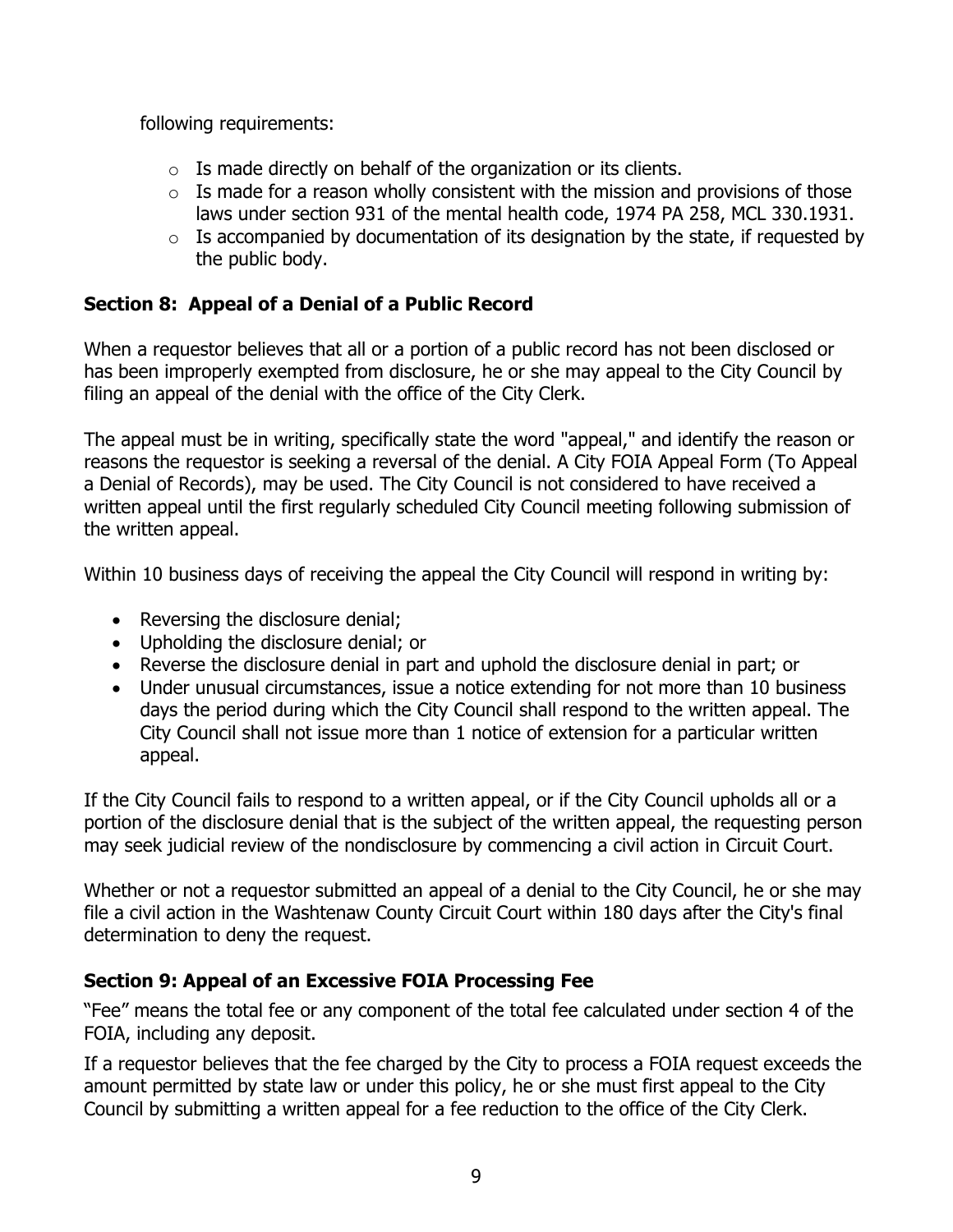The appeal must be in writing, specifically state the word "appeal" and identify how the required fee exceeds the amount permitted. A City FOIA Appeal Form (To Appeal an Excess Fee) may be used.

The City Council is not considered to have received a written appeal until the first regularly scheduled City Council meeting following submission of the written appeal.

Within 10 business days after receiving the appeal, the City Council will respond in writing by:

- Waiving the fee;
- Reducing the fee and issuing a written determination indicating the specific basis that supports the remaining fee;
- Upholding the fee and issuing a written determination indicating the specific basis that supports the required fee; or
- Issuing a notice detailing the reason or reasons for extending for not more than 10 business days the period during which the City Council will respond to the written appeal. The City Council shall not issue more than 1 notice of extension for a particular written appeal.

Where the City Council reduces or upholds the fee, the determination must include a certification from the City Council that the statements in the determination are accurate and that the reduced fee amount complies with its publicly available procedures and guidelines and Section 4 of the FOIA.

Within 45 days after receiving notice of the City Council's determination of an appeal, the requesting person may commence a civil action in the Washtenaw County Circuit Court for a fee reduction.

If a civil action is commenced against the City for an excess fee, the City is not obligated to complete the processing of the written request for the public record at issue until the court resolves the fee dispute.

An action shall not be filed in circuit court unless one of the following applies:

- The City does not provide for appeals of fees,
- The City Council failed to respond to a written appeal as required, or
- The City Council issued a determination to a written appeal.

# **Section 10: Conflict with Prior FOIA Policies and Procedures; Effective Date**

To the extent that these Procedures and Guidelines conflict with previous FOIA policies promulgated by City Council or the City Administration, these Procedures and Guidelines are controlling. To the extent that any administrative rule promulgated by the FOIA Coordinator subsequent to the adoption of this resolution is found to be in conflict with any previous policy